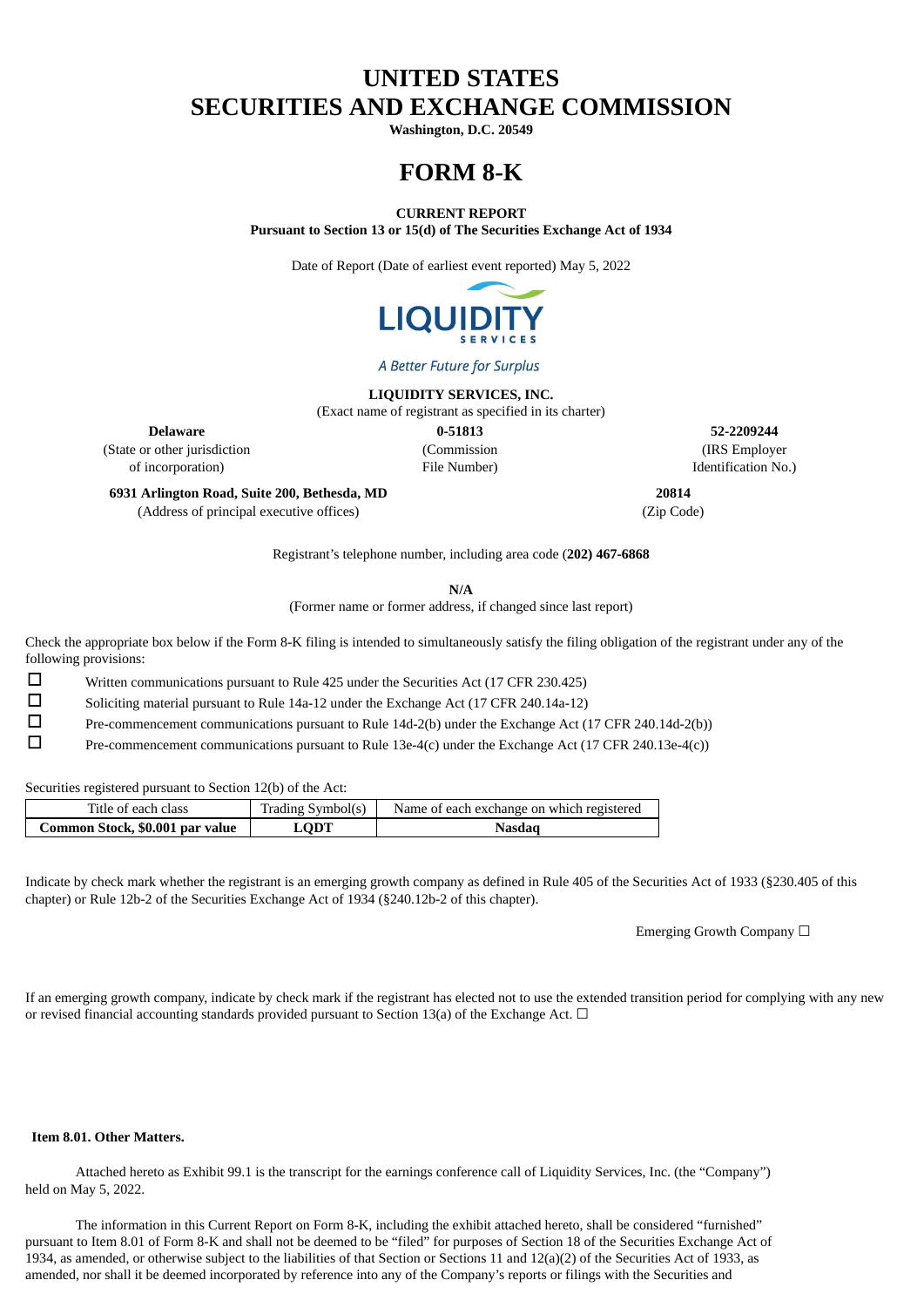Exchange Commission, whether made before or after the date hereof, except as expressly set forth by specific reference in such report or filing.

#### **Item 9.01. Financial Statements and Exhibits.**

#### 99.1 [Transcript](#page-2-0) for Earnings Call [May](#page-2-0) 5, [2022](#page-2-0)

104 Cover Page Interactive Data File (embedded within the Inline XBRL document)

2

#### **SIGNATURES**

Pursuant to the requirements of the Securities Exchange Act of 1934, the registrant has duly caused this report to be signed on its behalf by the undersigned hereunto duly authorized.

**LIQUIDITY SERVICES, INC.**

(Registrant)

Date: May 9, 2022 By: /s/ Mark A. Shaffer Name: Mark A. Shaffer Title: Vice President, General Counsel and Corporate Secretary

3

#### **Exhibit No. Description**

# **Exhibit Index**

99.1 [Transcript](#page-2-0) for Earnings Call [May](#page-2-0) 5, [2022](#page-2-0)

104 Cover Page Interactive Data File (embedded within the Inline XBRL document)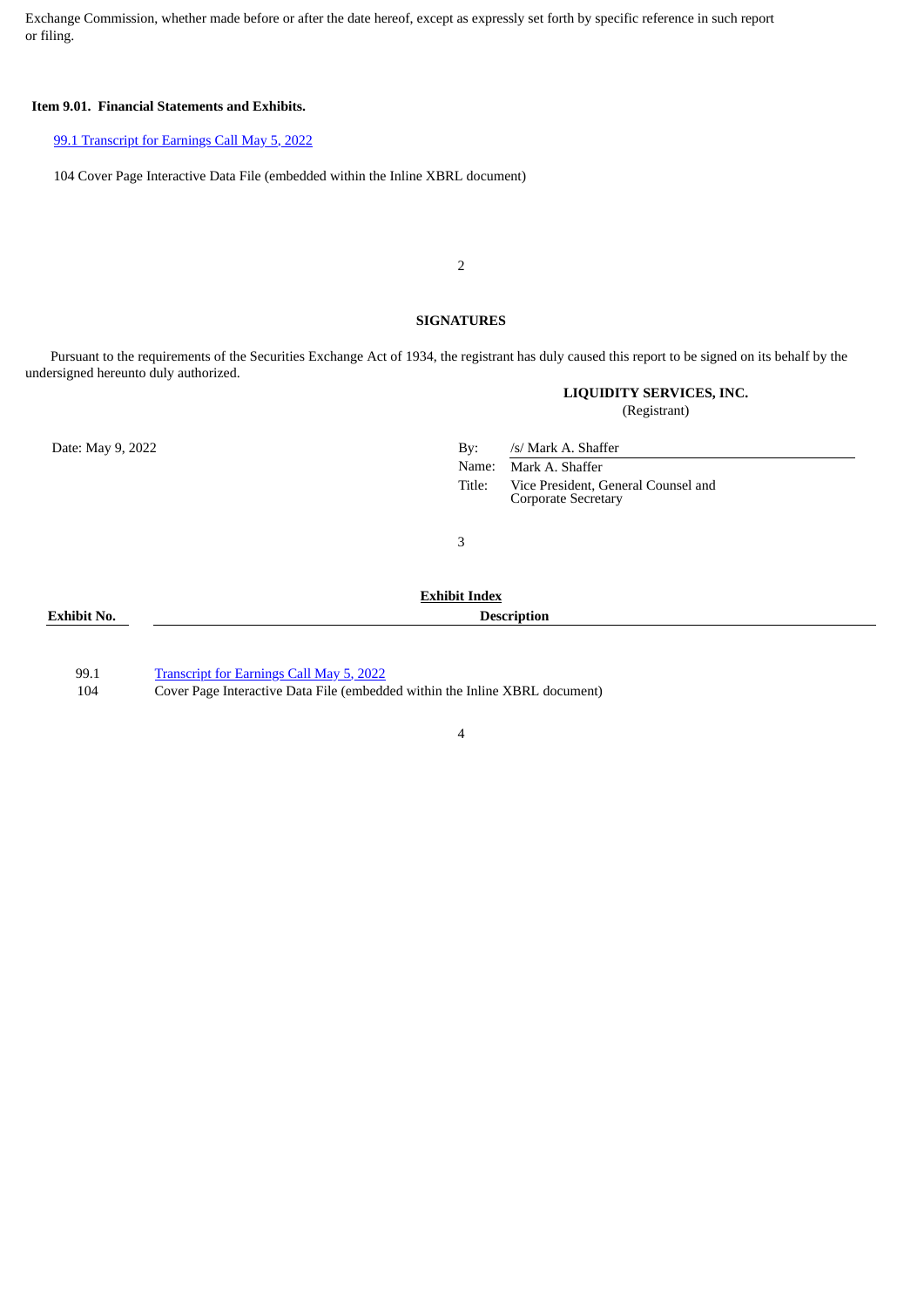## <span id="page-2-0"></span>**Liquidity Services, Inc. Q2 2022 Earnings Conference Call May 5, 2022 10:30 AM ET**

## **Company Participants**

**Bill Angrick** - Chairman and Chief Executive Officer

**Jorge Celaya** - Executive Vice President and Chief Financial Officer

#### **Conference Call Participants**

**Gary Prestopino** - Barrington Research

#### **Operator**

Welcome to Liquidity Services Inc. Second Quarter of Fiscal Year 2022 Financial Results Conference Call. My name is James and I will be your operator for today's call. Please note that this conference call is being recorded.

On the call today are Bill Angrick, Liquidity Services' Chairman and Chief Executive Officer and Jorge Celaya, its Executive Vice President and Chief Financial Officer. They will be available for questions after their prepared remarks.

The following discussion and responses to your questions reflect Liquidity Services management's view as of today, May 5, 2022 and will include forward-looking statements. Actual results may differ materially. Additional information about factors that could potentially impact the financial results is included in today's press release and in filings with the SEC including the most recent annual report on Form 10-K. As you listen to today's call, please have the press release in front of you, which includes Liquidity Services' financial results as well as metrics and commentary on the quarter.

During this call, Liquidity Services' management will discuss certain non-GAAP financial measures. In its press release in filings with the SEC, each of which is posted on its website. You will find additional disclosures regarding these non-GAAP measures, including reconciliations of these measures with comparable GAAP measures. Liquidity Services management also use certain supplemental operating data as a measure of certain components of operating performance, which they also believe is useful for management and investors. The supplemental operating data includes gross merchandise volume and should not be considered a substitute for or superior to GAAP results.

At this time, I now turn the presentation over to Liquidity Services' CEO, Bill Angrick.

#### **Bill Angrick**

Good morning and welcome to our Q2 earnings call. I will review our Q2 performance and provide an update on key strategic initiatives. Next, Jorge Celaya will provide more details on the quarter. Our long-term investments and our people, products and innovation have been rewarded as we set another quarterly GMV record. More business and government organizations are interested in the digital transformation of their supply chains and we are leading this generational transformation with our trusted marketplace platforms, flexible service models and worldwide reach.

Our business is very resilient in both periods of economic contraction and expansion. This attribute was on display during Q2 as we continued to provide sellers and buyers with key tools to help them respond to challenges in global supply chain operations, inflation and uneven economic growth. We grew our GMV by 34% year-over-year in Q2 to approximately \$277 million, an alltime record and our seventh consecutive quarter of 20% plus annual GMV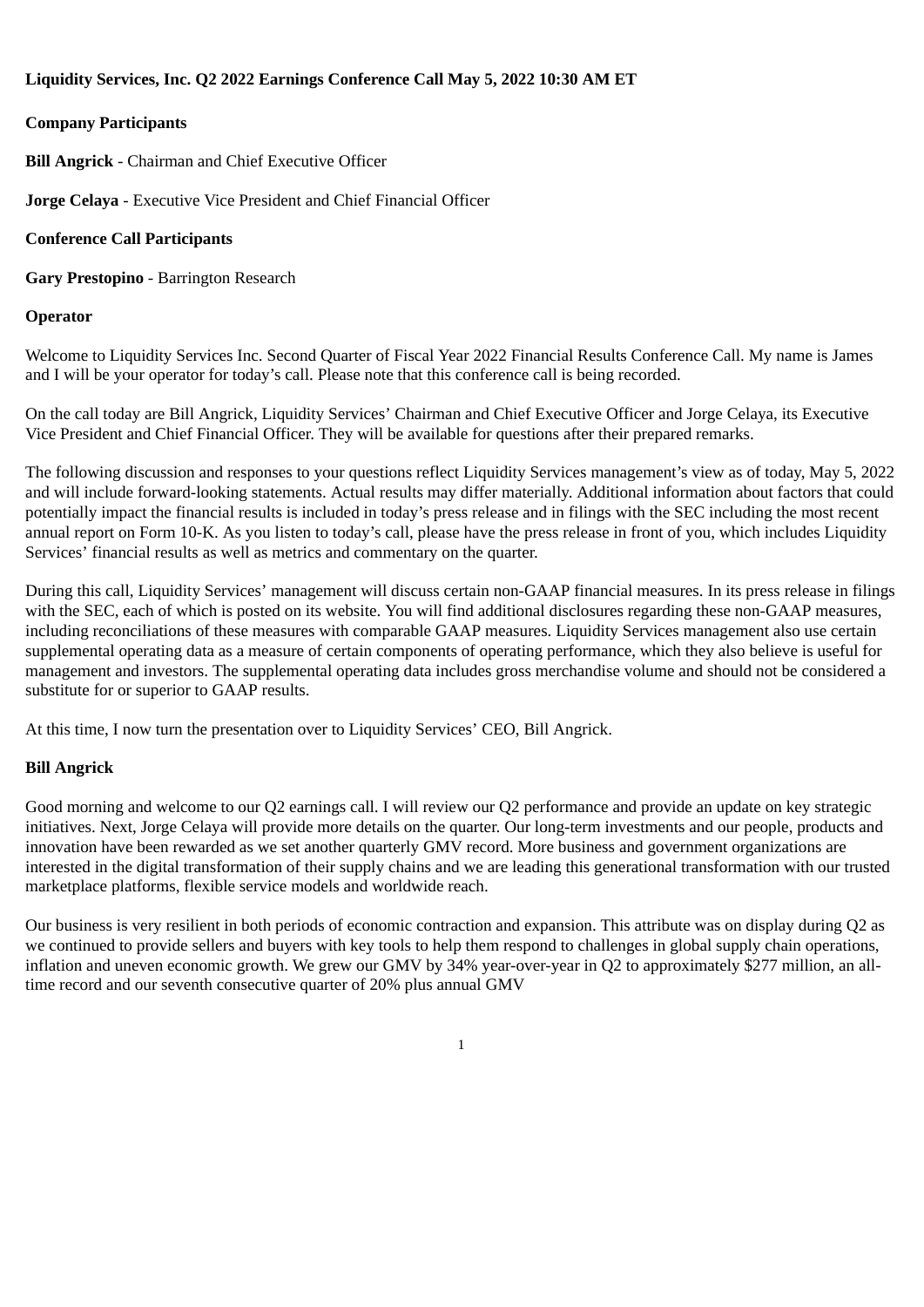growth, the continued relevance and leadership of our circular economy marketplace platform and every sector of the economy is driving us closer to our objective of \$1.5 billion in annualized GMV.

During this journey, our business continues to become a more asset-light capital efficient model as 87% of total GMV in Q2 utilized the consignment pricing model, up from 82% last year. GovDeals' GMV increased 62% during Q2 driven by record new account acquisitions as more agencies choose our digital marketplace solutions over traditional sales methods for a broader array of assets, including vehicles, heavy equipment and real estate. The increase also reflects the inclusion of our acquired bid for assets online real estate marketplace and higher recovery rates in selected categories due to macroeconomic factors and strong buyer performance.

Together, personal property and real estate represents an over \$3 billion addressable GMV marketplace for our GovDeals segment. And we are making terrific progress as the leader in this sector. Our retail supply chain group segment was flat yearover-year during Q2 principally due to a mix shift in selected programs, which resulted in lower value goods being returned and sold in our marketplace versus the prior year period as the end consumer shifted from a stay-at-home consumption a year ago to out-of-home consumption with the reopening of the economy.

More broadly, we are pleased with our new account acquisition activity as our retail supply chain group segment continues to sign new business with omnichannel and e-commerce retailers throughout North America. This is reflected in the activity within our two new distribution centers in Phoenix, Arizona and Pittston, Pennsylvania, which are trending above expectation as we expand our market share and deliver more convenience and value for our customers.

Our capital asset group segment was flat year-over-year, principally due to postponement of selected industrial sales due to COVID-related restrictions in China. Performance in our heavy equipment, biopharma and energy verticals was strong in Q2. And we expect to recover delayed sales in the second half of the year and grow our CAG segment GMV by 20% or more for the full year in 2022. CAG business development activity was strong in Q2 with many new mandates signed with Global 1000 clients, including TC Energy, U.S. Steel, International Paper, Waters Corporation, and ON Semi. Finally, our Machinio segment revenue increased 29% in Q2 over the prior year period as equipment owners and dealers continue to demonstrate strong engagement with our digital classifieds marketplace and inventory management solutions for used capital assets.

Our mission of building a better future for sellers, buyers on the planet is highlighted in our recently issued Liquidity Services 2022 ESG report available on our corporate website. This new report highlights how we are helping organizations intelligently integrate sustainability initiatives into their core business, unlocking value through increased efficiency and creating loyal customers who value and appreciate improved stewardship of the environment. Our surplus management solutions don't just help our clients meet sustainability goals they generate profits and cost savings for our clients.

As an example, during Q2, Liquidity Services received the Value and Excellence award from ADM, a global leader in human and animal nutrition, with over 800 facilities worldwide. Our surplus asset management program streamlined ADM's surplus inventory process, supporting our clients' sustainability goals and created over \$11 million in incremental value through asset sales, cost avoidance and capital expenditure savings. This important client program was also able to positively impact the environment by enabling the reuse and redeployment of underutilized assets, leveraging key circular economy enablers in the process.

Indeed, our mission and value proposition is resonating not only with customers, but also our team and it benefits our efforts to attract top talent, to execute our business plan. As we take aim at our next leg of growth, we grew our headcount in Q2 by approximately 23% year-over-year principally in the areas of technology, business development,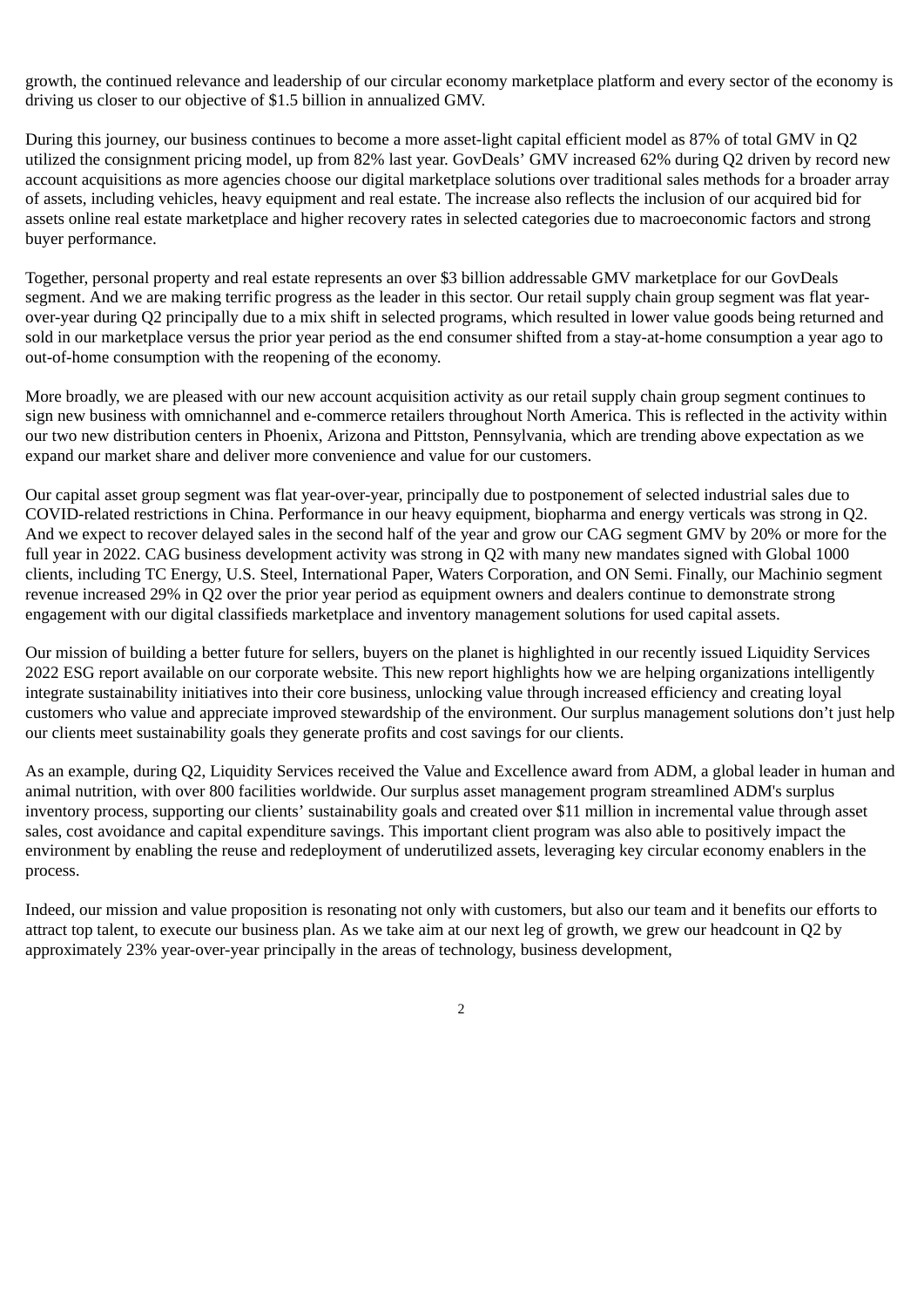marketing and operations. These incremental investments are directly tied to capturing market share and delivering long-term shareholder value. Our mission and value proposition is also resonating with buyers.

During Q2, the number of registered buyers on our platform grew 23% year-over-year to nearly 4.8 million, which provides our seller's superior execution for the sale of their assets. During Q2, the number of completed transactions and auction participants on our platform were up 41% and 48% respectively, reflecting the growing liquidity in our marketplace.

As inflation becomes a more pervasive issue affecting consumers and enterprises alike in the global economy, our marketplace has proven to be a very attractive channel to source valuable equipment and inventory. Our continued market share expansion and planned growth to a multibillion dollar GMV company is the result of long-term secular trends and the associated investments we have made in our marketplace platform to drive digital transformation in the supply chain to benefit customers.

Our marketplace plays a vital role in solving the needs of both large enterprises and small businesses in navigating several macro trends, including the growth of online commerce, which drives more product returns, increasing product obsolescence as organizations adopt next generation technologies and the shared goal of reducing waste through smart asset redeployment and remarketing strategies in every sector of the global economy. With a profitable growing business, Liquidity Services continues to evaluate intelligent uses of cash, including organic growth initiatives to further penetrate opportunities in our existing markets, share repurchases and tuck-in acquisitions.

In closing, we thank our team members across Liquidity Services for their dedication to our mission, to power the circular economy and provide our customers a high level of service.

I will now turn it over to Jorge for more details on the quarter.

#### **Jorge Celaya**

Good morning. Our second quarter results reflect continued strong performance from our GovDeals segment, including growing contributions from bid for assets and its real estate vertical as integration progresses. Consistent with the first quarter, our results also include incremental resources in our sales, marketing and technology groups, investments in our new all-surplus deals growth initiatives, and expanding the operating capacity of our RSCG or retail segment in efforts to diversify our geographic reach, client base and sales channels.

As global supply chains continue to experience turbulence in the near-term, we expect consignment transactions to be a driver of our GMV growth throughout the remainder of the fiscal year. We completed the second quarter of fiscal year 2022 with \$276.9 million in GMV, a new quarterly record and we have exceeded \$1 billion in GMV on a trailing 12-month basis. GMV was up 34% from \$207.3 million in the same quarter last year.

Revenue for this first fiscal quarter was \$68.3 million, an 11% increase compared to the same quarter last year. As previously highlighted, our long-term strategy involves seeking higher growth in consignment GMV sales, while continuing to offer purchase options and other value-added services to our seller clients. The higher growth and proportion of consignment, including real estate sales has the effect of lowering our ratio of revenue as a percent of GMV and causing revenue to grow at a lower percentage than GMV despite market and market share increases.

Gross profit as a percent of revenue remains steady within the most recent range. Net income for this second quarter was \$12 million resulting in diluted earnings per share of \$0.35. This includes an \$8.5 million or \$0.25 per share non-cash gain from a reduction in fair value of the bid for assets earn-out liability as certain flows of originally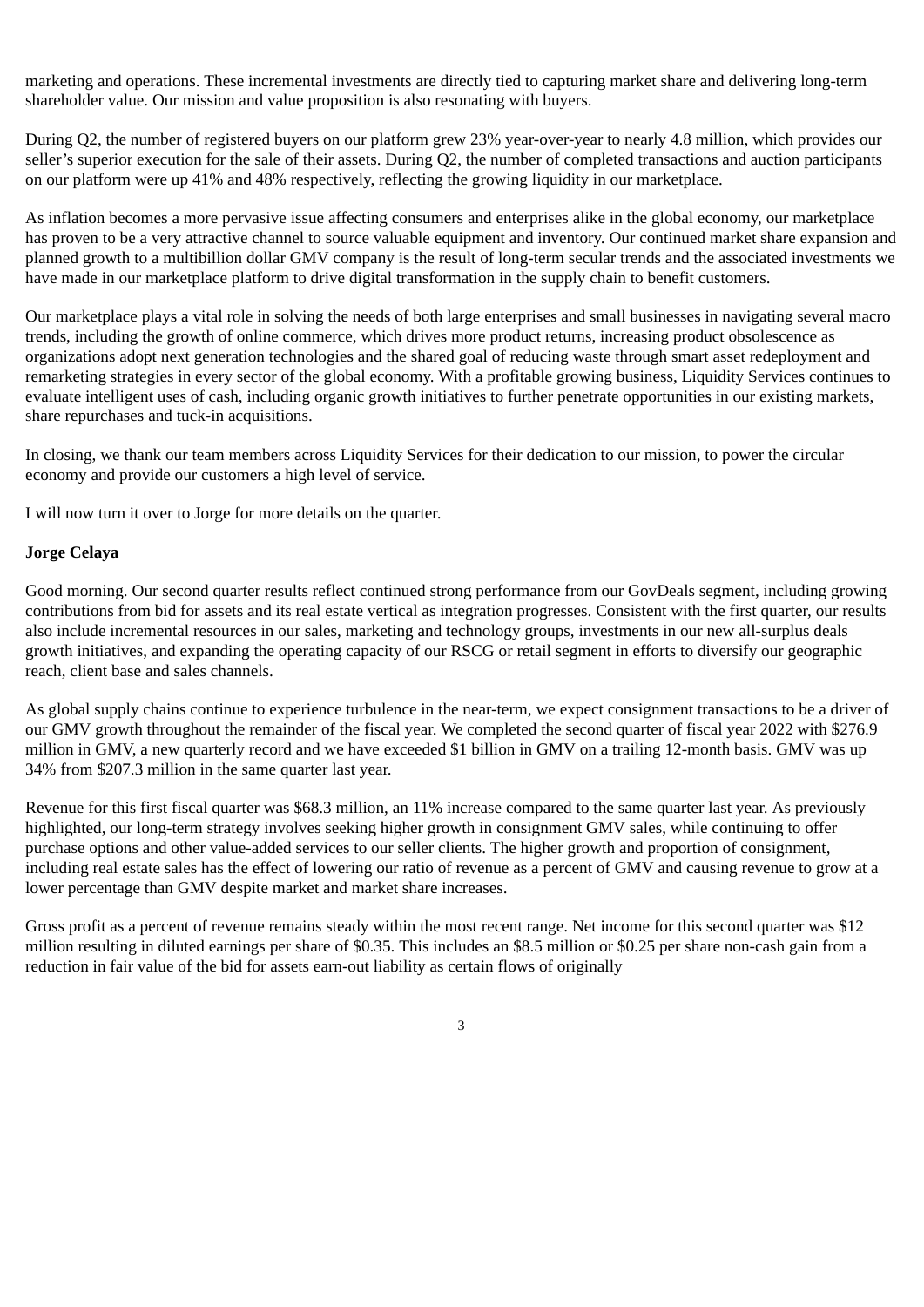expected auction activity are now expected to fall outside of the earn-out period. We also anticipate paying \$3.5 million in the third quarter for bid for assets achievements of the initial earn-out performance targets. The remaining expected earn-out payments are not anticipated until the first half of fiscal year 2023.

Non-GAAP adjusted EBITDA was \$9.2 million slightly down by \$200,000 from the same quarter last year, reflecting our planned investments across our segments for long-term growth in the market share GMV and gross profits while continuing to position ourselves to meet the demand from expected macro trends.

Our investments are also tailored to continue to transform our market capability driven by our technology platform and our sales efforts. We hold \$84.3 million in cash, performed \$17 million in share repurchases during the quarter resulting in lower outstanding shares versus last year. And our trailing 12-month operating cash flow was \$48.6 million. We have zero financial debt. During the quarter, we entered into a credit facility agreement that provides us with the flexibility of a \$25 million line of credit.

Specifically, comparing segment results for this second quarter to the same quarter. Last year, our GovDeals segment was up 62% on GMV and 33% on revenue, including bid for assets. Our retail or RSCG segment was up 1% on GMV and up 7% on revenue. And our CAG segment was down 1% on GMV endowed, 5% on revenue, reflecting delayed partner and project based sales to the second half of this year. Machinio was up 29% on revenue and continues to scale and expand its services to customers.

In the third quarter GovDeals will again benefit from its seasonally high period, and will also be further boosted by the bid for asset acquisition and as bid for assets continues executing on its pipeline of real estate sales. CAG's pipeline remains strong, even if so, as some deal specific tightening shifts into the fourth quarter may occur given heightened recent global supply chain challenges in Europe and China. Retail continues to successfully focus on diversifying the seller base and product supply, including with investments in operational resources and also executing on transforming our investments into additional diversified buyer demand opportunities.

Our third quarter of fiscal year 2022 guidance range for GMV is above the same period last year, despite last year's strong market prices for used vehicles at GovDeals and the more favorable mix of supply and related take rates at RSCG last year. As consignment GMV sales grow faster than under the purchase sales model and as we integrate the sales from our growing real estate business, revenue as a percentage of GMV is expected to decline resulting in a slower revenue growth percentage from this strategic business model shift. Our profit guidance for the third quarter of fiscal year 2022 is below the same period last year, despite consolidated gross profit margins expected to remain similar to our recent range.

Our outlook for the quarter reflects the retail or RSCG product supply flows and related mix changes compared to last year and increased operation costs from the growth initiatives, along with higher overall company wide sales, marketing, and technology costs to drive longer-term growth across our segments towards our \$1.5 billion annual GMV goal.

As a reminder, as a result of reversing our tax valuation allowance in the fourth quarter of fiscal year 2021, due to our strong level of profitability trends, our effective tax rate is expected to be approximately 16% to 22% in the third quarter of fiscal year 2022, depending on mix of profits and other factors. This higher effective tax rate compared to last year will have no significant corresponding increase in cash paid for income taxes for the fiscal year 2022. Yet we will have a negative year-over-year comparable impact to our fiscal year 2022 net income and earnings per share.

Management guidance for the third quarter of fiscal year '22 is as follows. We expect GMV to range from \$330 million to \$360 million. GAAP net income is expected to range from \$3 million to \$6 million with a corresponding GAAP diluted earnings per share ranging from \$0.09 to \$0.18 per share. We estimate non-GAAP adjusted EBITDA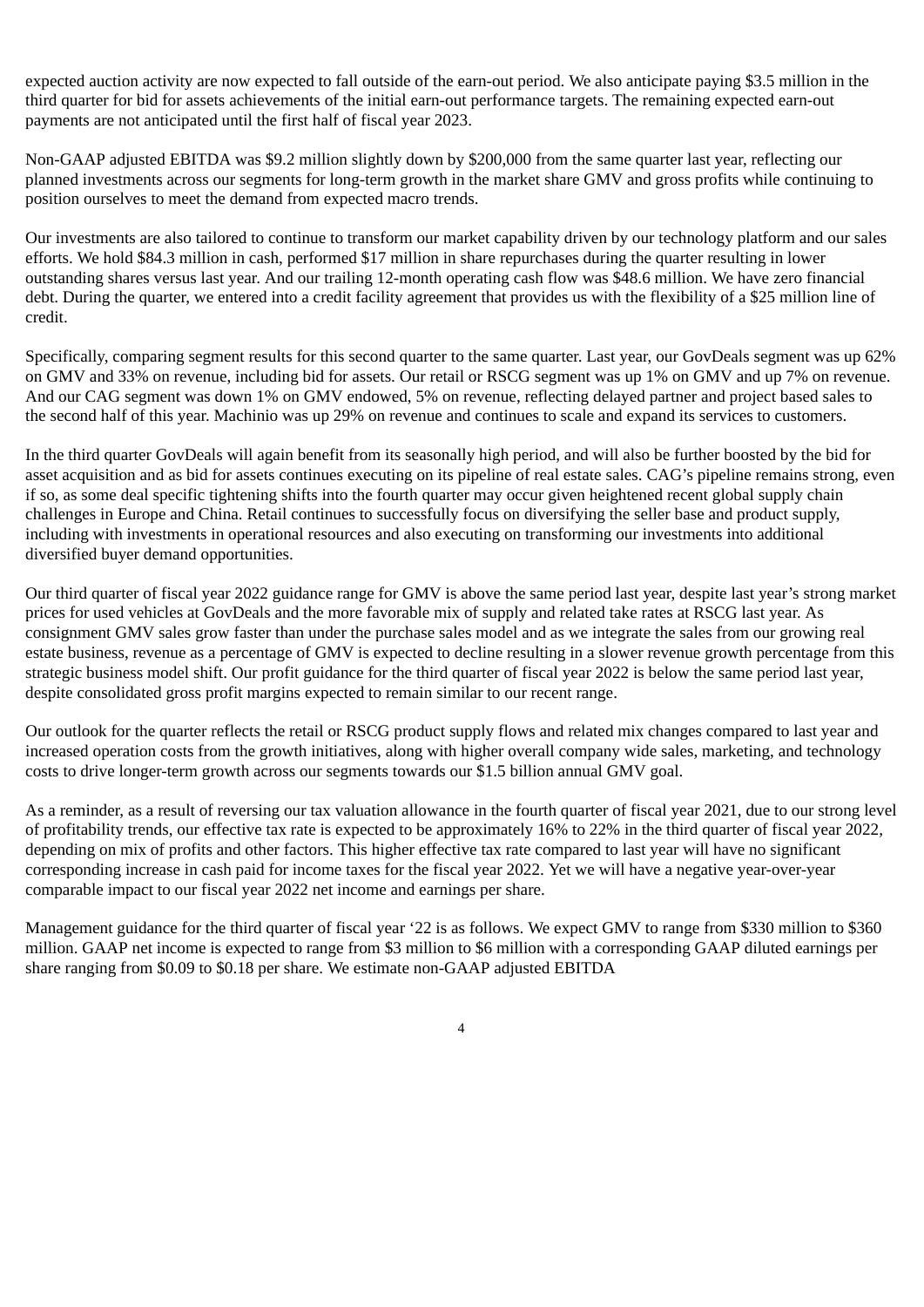to range from \$9 million to \$12 million. Non-GAAP adjusted diluted earnings per share is estimated in the range of \$0.16 to \$0.25 per share The GAAP and non-GAAP earnings per share guidance assumes that we have between 34 million and 34.5 million fully diluted weighted average shares outstanding for the third quarter of fiscal year 2022.

We will now take your questions.

Question-and-Answer Session

#### **Operator**

Thank you. And our first questions from Gary Prestopino from Barrington Research.

#### **Gary Prestopino**

Hi, good morning, everyone. Whole series of questions here. First of all, Bill, did you have what was the organic growth in GMV for the quarter?

## **Bill Angrick**

If you're looking at the bid for assets piece, we're still in the mid to upper teens close to 20%.

#### **Gary Prestopino**

Okay. That's without bid for assets, right? Or you, or that's like, like bid for assets.

## **Bill Angrick**

Correct.

#### **Gary Prestopino**

Okay, alright. And then could you maybe talk a little bit about what is going on in the RS and CG segment? You know, the shift in what you're processing and whatever, is it because of the fact that people are not locked down in their houses, there is less big ticket items being returned and more whatever that might have more touch points or less profitable to you.

#### **Bill Angrick**

That's right. And we noted that in the call you've seen that pervasively in retail supply chain trends instead of buying high ticket loan and garden equipment to have a staycation at home, or do major renovation with building tools. And maybe in-home entertainment, people have shifted spending to out-of-the-home travel and entertainment or travel and experiences. And so we have very strong activity in reverse supply chain, just that the average order size, I think, of the original purchase has come down and people have you know, been shifting dollars into other categories.

#### **Gary Prestopino**

Okay. So alright. And this would, will probably be continuing, on a comparable basis throughout the year. Correct. Cause nothing's really going to change there unless, I mean, with the new facility that you built out in Pennsylvania,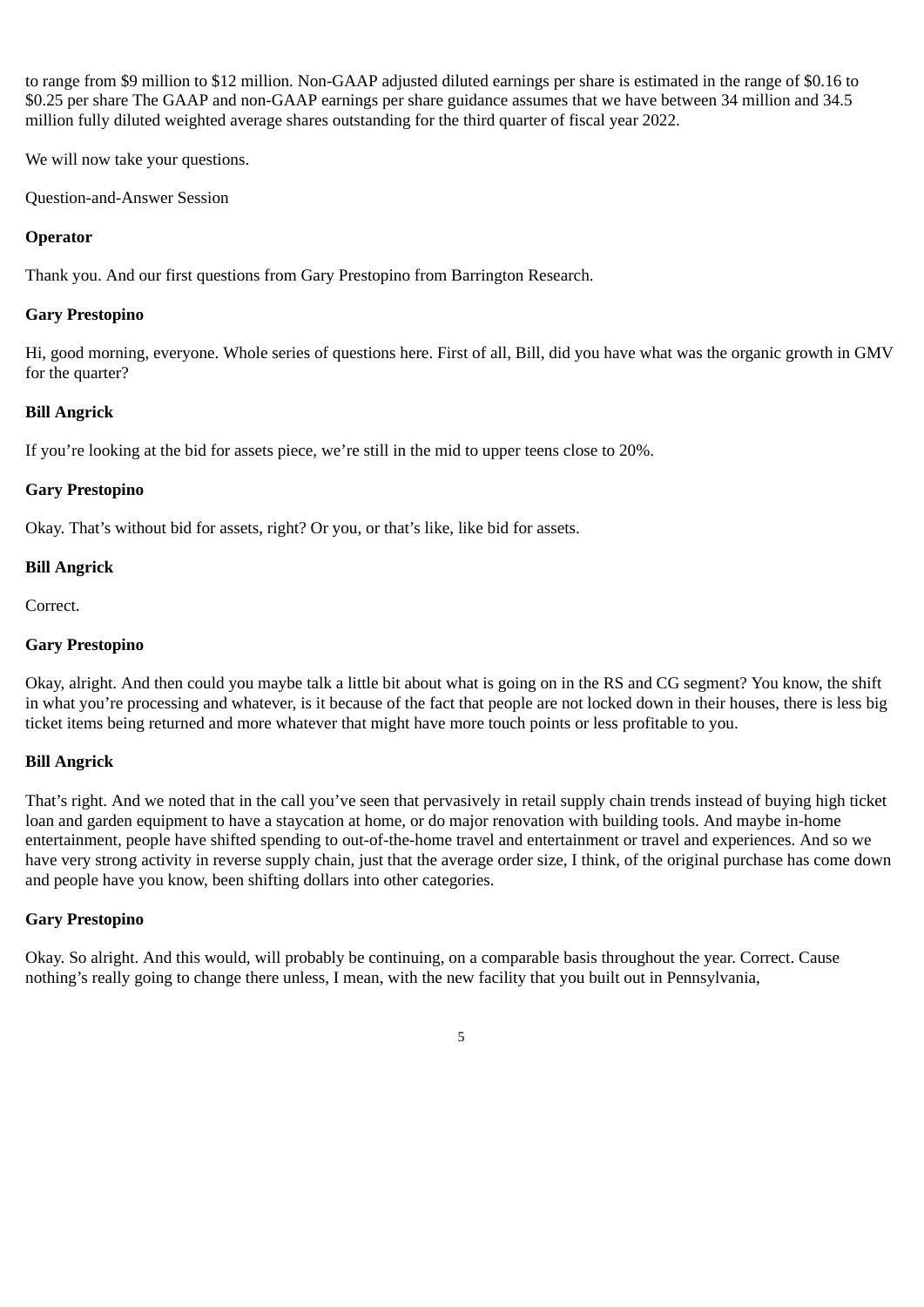was that really a function of signing new clients or is that existing clients that you know, want to try and process more products through you?

#### **Bill Angrick**

The initial underwriting of the expansion was based on existing clients who were close closer to high density population centers, selling more omni-channel on the channel online. So it's a great example of, for penetrating these relationships, but we've picked up new business since we're there. So I think the good news for our growth plan is we're getting traction with many new clients helping us offset what I think everyone would agree was sort of a unique set of circumstances in latter part of 2020, 2021 with significant dollars being spent online and for major cocooning activity with a lot of high ticket items. There is a pervasive need for the management and sale of returns where the, the leader in that space, Gary and we're making a lot of progress growing the business.

#### **Gary Prestopino**

Okay. I'll let somebody else go. And then I have some further questions.

#### **Operator**

Actually, Gary, we have no further questioners, so please.

#### **Gary Prestopino**

Okay. I got it. That's fine. Thank you for that. So then in the CAG segment I think Bill, you mentioned that there were some canceled projects, sales coming out of China with COVID and all that, but you expect that growth in the back half of the year. Does that mean when you're saying canceled? Does that mean they were pushed back or did they go away?

#### **Bill Angrick**

Deferred. Delayed.

#### **Gary Prestopino**

Okay. So you feel, you feel like they'll come into the fold in the next 6 months?

#### **Bill Angrick**

Yes.

#### **Gary Prestopino**

Okay. Alright. So and then on your head count, which was up 23%, are the majority of that those additions, sales and marketing personnel to support your, your expansion activities, growth activities?

#### **Bill Angrick**

Yes. Three areas we noted sales demand generation, which is a marketing function supporting that sales effort and the technology product development function. In areas like Machinio, we're building out more services, we're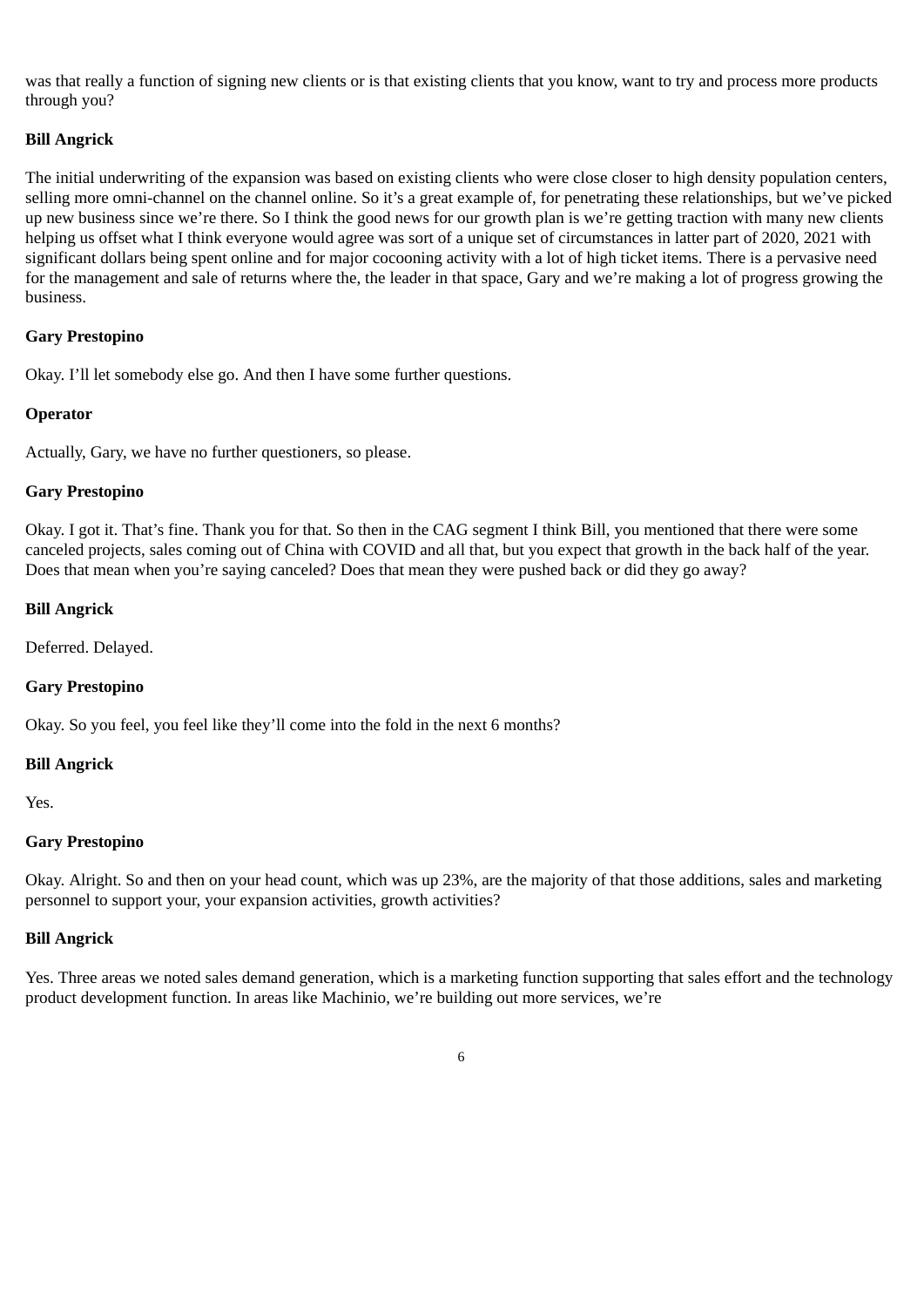having great success with our self-directed programs. And so we're continuing to provide ways to make it easier for people to list and sell and transact in the capital assets, heavy equipment category, which is another bright spot for us. Overall, we're seeing very, very good adoption of the self-directed consignment model in areas like heavy equipment and real estate.

#### **Gary Prestopino**

Okay. So, then as we look at the expense line, Jorge, as a percentage of say total revenues. I don't have it broken down any other way. Would those levels that we see in Q2 basically kind of hold for the, within reason for the rest of the year or is it more or less those absolute levels will stay there?

## **Jorge Celaya**

Gary, we also have because of the Pennsylvania facility and the growth in our all surplus deals, Phoenix location, our headcount in the operations line is also part of that, that growth in headcount. But jump so tech and Ops, sales and marketing will grow in absolute dollars each quarter moderately, I would say. Our gross profit certainly should outgrow our operating expense increase, but the actual dollars as of this point, I don't see flat. I see just slightly up each quarter.

## **Gary Prestopino**

Okay. And then just lastly…

## **Jorge Celaya**

Variable expense.

## **Gary Prestopino**

Okay. And then just lastly, on your cost of goods sold is that number is reflective of just what you do on a purchase basis for product. Is that the spread there, or are there other expenses in there that deal with the fee generation revenue.

#### **Jorge Celaya**

That that's basically it, but we can take a quick peek at the, at the 10-K you'll see the, the other details, but it's probably not worth going through them on this call.

#### **Gary Prestopino**

But no, that's fine. That's fine. I just want to get some idea cause it seems to be running higher than your fee-based revenue growth. And I just wanted to get, I can look at that myself. Alright. Thank you, guys. Appreciate it.

## **Bill Angrick**

Okay, thank you, Gary.